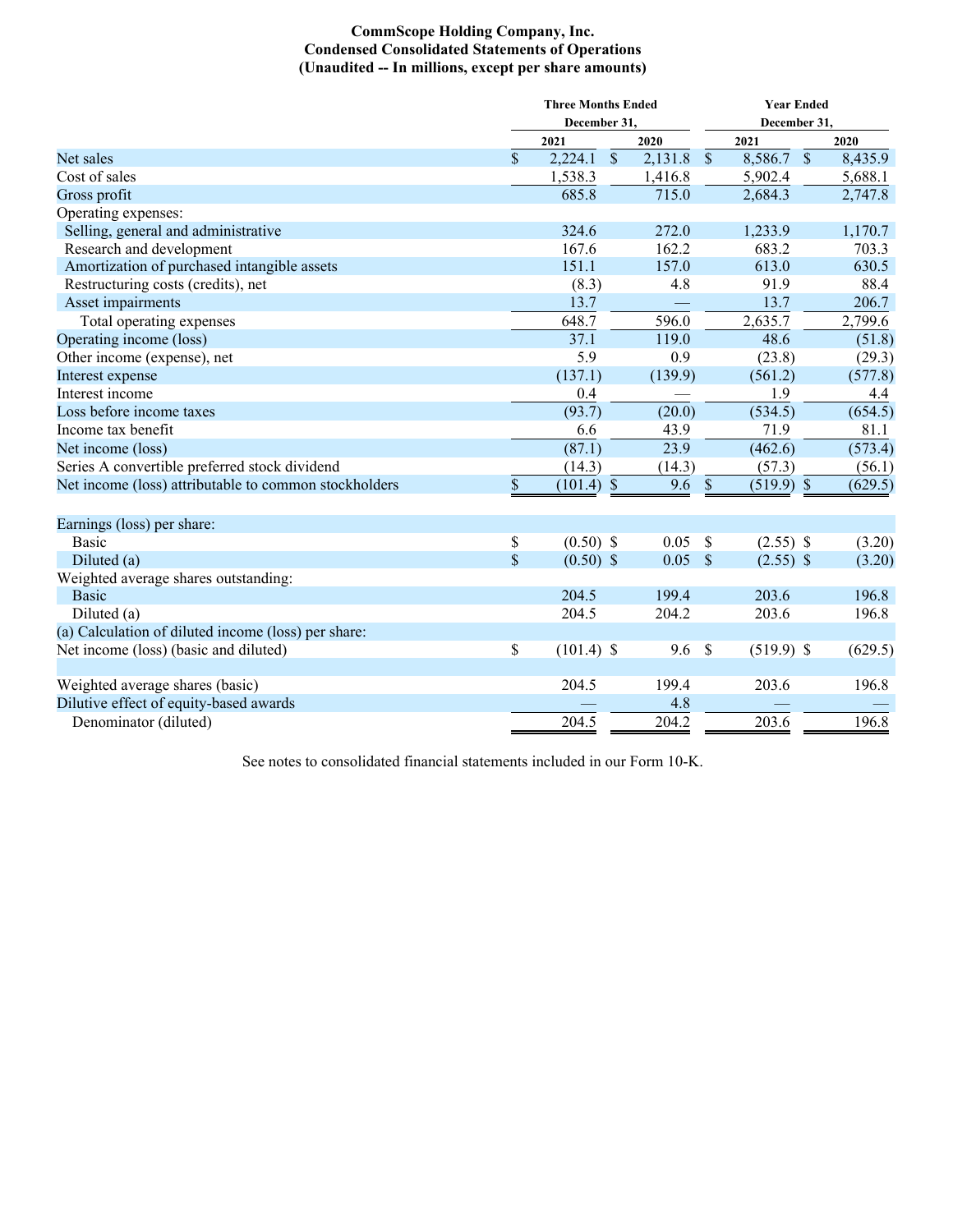## **CommScope Holding Company, Inc. Consolidated Balance Sheets (In millions, except share amounts)**

|                                                                       |    | 2021         |                           | 2020      |
|-----------------------------------------------------------------------|----|--------------|---------------------------|-----------|
| <b>Assets</b>                                                         |    |              |                           |           |
| Cash and cash equivalents                                             | \$ | 360.3        | \$                        | 521.9     |
| Accounts receivable, less allowance for doubtful accounts             |    |              |                           |           |
| of \$63.7 and \$40.3, respectively                                    |    | 1,532.6      |                           | 1,487.4   |
| Inventories, net                                                      |    | 1,435.8      |                           | 1,088.9   |
| Prepaid expenses and other current assets                             |    | 251.0        |                           | 256.3     |
| Total current assets                                                  |    | 3,579.7      |                           | 3,354.5   |
| Property, plant and equipment, net of accumulated depreciation        |    |              |                           |           |
| of \$787.4 and \$705.7, respectively                                  |    | 656.3        |                           | 684.5     |
| Goodwill                                                              |    | 5,231.7      |                           | 5,286.5   |
| Other intangible assets, net                                          |    | 3,027.3      |                           | 3,650.4   |
| Other noncurrent assets                                               |    | 764.5        |                           | 600.9     |
| <b>Total assets</b>                                                   | \$ | 13,259.5     | $\boldsymbol{\mathsf{S}}$ | 13,576.8  |
| Liabilities and Stockholders' Equity (Deficit)                        |    |              |                           |           |
| Accounts payable                                                      | \$ | $1,160.7$ \$ |                           | 1,010.8   |
| Accrued and other liabilities                                         |    | 989.8        |                           | 910.6     |
| Current portion of long-term debt                                     |    | 32.0         |                           | 32.0      |
| Total current liabilities                                             |    | 2,182.5      |                           | 1,953.4   |
| Long-term debt                                                        |    | 9,478.5      |                           | 9,488.6   |
| Deferred income taxes                                                 |    | 208.2        |                           | 206.2     |
| Other noncurrent liabilities                                          |    | 490.8        |                           | 531.8     |
| <b>Total liabilities</b>                                              |    | 12,360.0     |                           | 12,180.0  |
| Commitments and contingencies                                         |    |              |                           |           |
| Series A convertible preferred stock, \$0.01 par value                |    | 1,056.1      |                           | 1,041.8   |
| Stockholders' equity (deficit):                                       |    |              |                           |           |
| Preferred stock, \$0.01 par value: Authorized shares: 200,000,000;    |    |              |                           |           |
| Issued and outstanding shares: 1,056,144 and 1,041,819, respectively, |    |              |                           |           |
| Series A convertible preferred stock                                  |    |              |                           |           |
| Common stock, \$0.01 par value: Authorized shares: 1,300,000,000;     |    |              |                           |           |
| Issued and outstanding shares: 204,567,294 and 200,095,232,           |    |              |                           |           |
| respectively                                                          |    | 2.2          |                           | 2.1       |
| Additional paid-in capital                                            |    | 2,540.7      |                           | 2,512.9   |
| Accumulated deficit                                                   |    | (2,215.3)    |                           | (1,752.7) |
| Accumulated other comprehensive loss                                  |    | (206.4)      |                           | (155.9)   |
| Treasury stock, at cost: 10,970,585 shares and                        |    |              |                           |           |
| 9,223,081 shares, respectively                                        |    | (277.8)      |                           | (251.4)   |
| Total stockholders' equity (deficit)                                  |    | (156.6)      |                           | 355.0     |
| Total liabilities and stockholders' equity (deficit)                  | \$ | 13,259.5     | $\mathcal{S}$             | 13,576.8  |

See notes to consolidated financial statements included in our Form 10-K.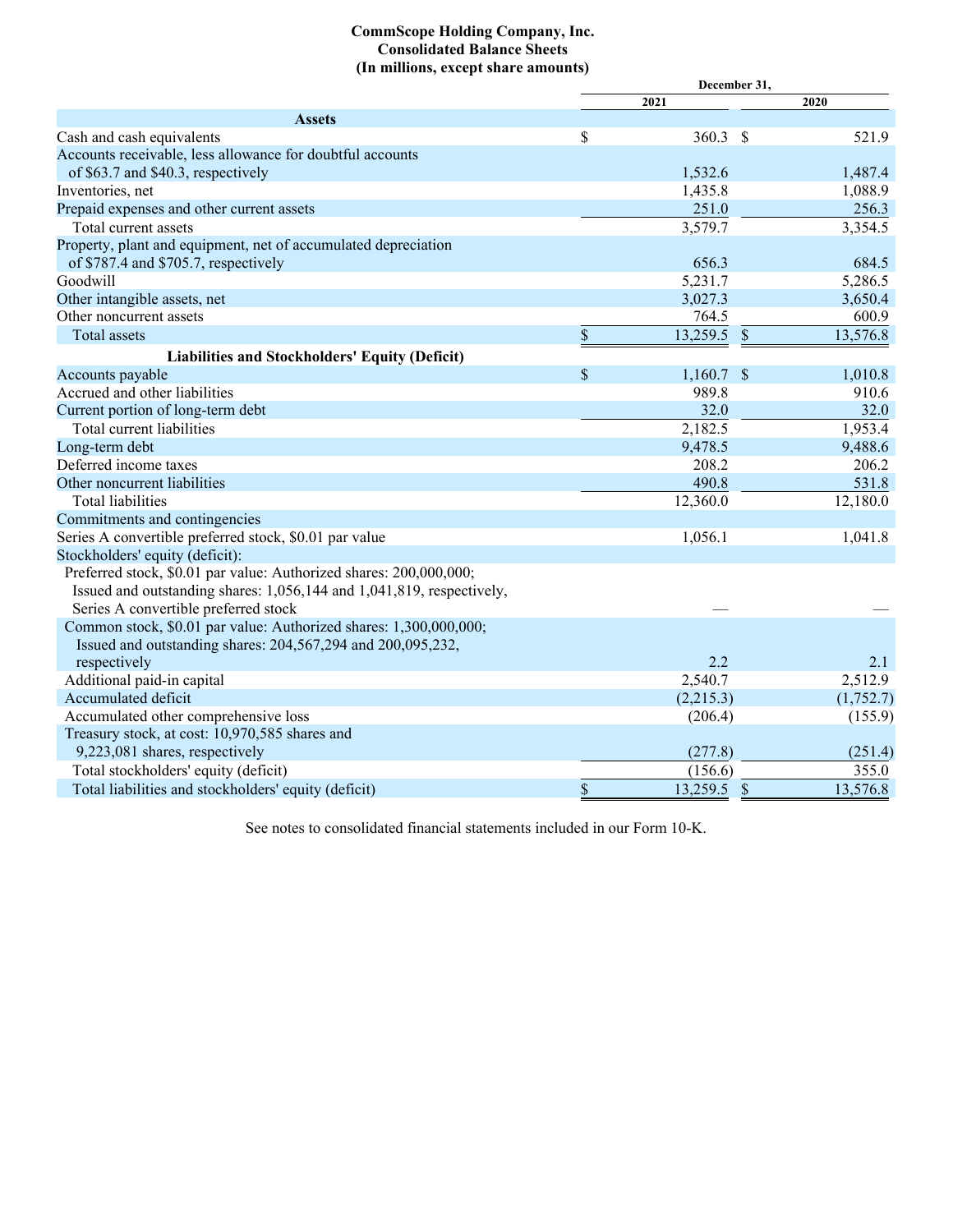#### **CommScope Holding Company, Inc. Consolidated Statements of Cash Flows (Unaudited -- In millions)**

|                                                              | <b>Three Months Ended</b><br>December 31, |             |    |            |    | <b>Year Ended</b><br>December 31, |    |           |  |  |
|--------------------------------------------------------------|-------------------------------------------|-------------|----|------------|----|-----------------------------------|----|-----------|--|--|
|                                                              |                                           | 2021        |    | 2020       |    | 2021                              |    | 2020      |  |  |
| <b>Operating Activities:</b>                                 |                                           |             |    |            |    |                                   |    |           |  |  |
| Net income (loss)                                            | \$                                        | $(87.1)$ \$ |    | 23.9       | \$ | $(462.6)$ \$                      |    | (573.4)   |  |  |
| Adjustments to reconcile net income (loss) to                |                                           |             |    |            |    |                                   |    |           |  |  |
| net cash generated by (used in) operating activities:        |                                           |             |    |            |    |                                   |    |           |  |  |
| Depreciation and amortization                                |                                           | 190.6       |    | 204.5      |    | 786.3                             |    | 823.3     |  |  |
| Equity-based compensation                                    |                                           | 18.6        |    | 25.0       |    | 79.6                              |    | 115.0     |  |  |
| Deferred income taxes                                        |                                           | 10.6        |    | (58.1)     |    | (147.5)                           |    | (154.7)   |  |  |
| Asset impairments                                            |                                           | 13.7        |    |            |    | 13.7                              |    | 206.7     |  |  |
| Changes in assets and liabilities:                           |                                           |             |    |            |    |                                   |    |           |  |  |
| Accounts receivable                                          |                                           | (23.5)      |    | 27.5       |    | (59.6)                            |    | 228.4     |  |  |
| Inventories                                                  |                                           | (186.3)     |    | 29.8       |    | (359.8)                           |    | (100.5)   |  |  |
| Prepaid expenses and other current assets                    |                                           | 17.2        |    | (23.0)     |    | 3.2                               |    | (17.2)    |  |  |
| Accounts payable and other accrued liabilities               |                                           | 99.2        |    | (169.8)    |    | 256.0                             |    | (175.2)   |  |  |
| Other noncurrent liabilities                                 |                                           | (5.3)       |    | 15.6       |    | 8.4                               |    | (4.0)     |  |  |
| Other noncurrent assets                                      |                                           | (70.5)      |    | 2.4        |    | (45.5)                            |    | 28.8      |  |  |
| Other                                                        |                                           | 10.4        |    | 19.9       |    | 50.1                              |    | 59.0      |  |  |
| Net cash generated by (used in) operating activities         |                                           | (12.4)      |    | 97.7       |    | 122.3                             |    | 436.2     |  |  |
| <b>Investing Activities:</b>                                 |                                           |             |    |            |    |                                   |    |           |  |  |
| Additions to property, plant and equipment                   |                                           | (35.1)      |    | (47.7)     |    | (131.4)                           |    | (121.2)   |  |  |
| Proceeds from sale of property, plant and equipment          |                                           | 10.5        |    | 4.8        |    | 13.1                              |    | 5.0       |  |  |
| Cash paid for Cable Exchange acquisition                     |                                           |             |    |            |    |                                   |    | (3.5)     |  |  |
| Payments upon settlement of net investment hedge             |                                           |             |    | <u>e a</u> |    | (18.0)                            |    |           |  |  |
| Other                                                        |                                           | (0.5)       |    | (0.5)      |    | (0.5)                             |    | (0.5)     |  |  |
| Net cash used in investing activities                        |                                           | (25.1)      |    | (43.4)     |    | (136.8)                           |    | (120.2)   |  |  |
| <b>Financing Activities:</b>                                 |                                           |             |    |            |    |                                   |    |           |  |  |
| Long-term debt repaid                                        |                                           | (8.0)       |    | (108.0)    |    | (1,282.0)                         |    | (1,282.0) |  |  |
| Long-term debt proceeds                                      |                                           |             |    |            |    | 1,250.0                           |    | 950.0     |  |  |
| Debt issuance costs                                          |                                           | (2.4)       |    | (0.1)      |    | (12.0)                            |    | (11.7)    |  |  |
| Debt extinguishment costs                                    |                                           |             |    | (3.0)      |    | (34.4)                            |    | (17.9)    |  |  |
| Dividends paid on Series A convertible preferred stock       |                                           |             |    | (14.3)     |    | (43.0)                            |    | (14.3)    |  |  |
| Proceeds from the issuance of common shares under            |                                           |             |    |            |    |                                   |    |           |  |  |
| equity-based compensation plans                              |                                           | 0.1         |    | 8.1        |    | 5.6                               |    | 9.0       |  |  |
| Tax withholding payments for vested equity-based             |                                           |             |    |            |    |                                   |    |           |  |  |
| compensation awards                                          |                                           | (1.7)       |    | (6.6)      |    | (26.4)                            |    | (16.9)    |  |  |
| Other                                                        |                                           |             |    |            |    | 2.7                               |    |           |  |  |
| Net cash used in financing activities                        |                                           | (11.9)      |    | (123.9)    |    | (139.5)                           |    | (383.8)   |  |  |
| Effect of exchange rate changes on cash and cash equivalents |                                           | (1.7)       |    | 8.7        |    | (7.6)                             |    | (8.5)     |  |  |
| Change in cash and cash equivalents                          |                                           | (51.2)      |    | (60.9)     |    | (161.6)                           |    | (76.3)    |  |  |
| Cash and cash equivalents at beginning of period             |                                           | 411.5       |    | 582.8      |    | 521.9                             |    | 598.2     |  |  |
| Cash and cash equivalents at end of period                   | \$                                        | 360.3       | \$ | 521.9      | \$ | 360.3                             | \$ | 521.9     |  |  |

See notes to consolidated financial statements included in our Form 10-K.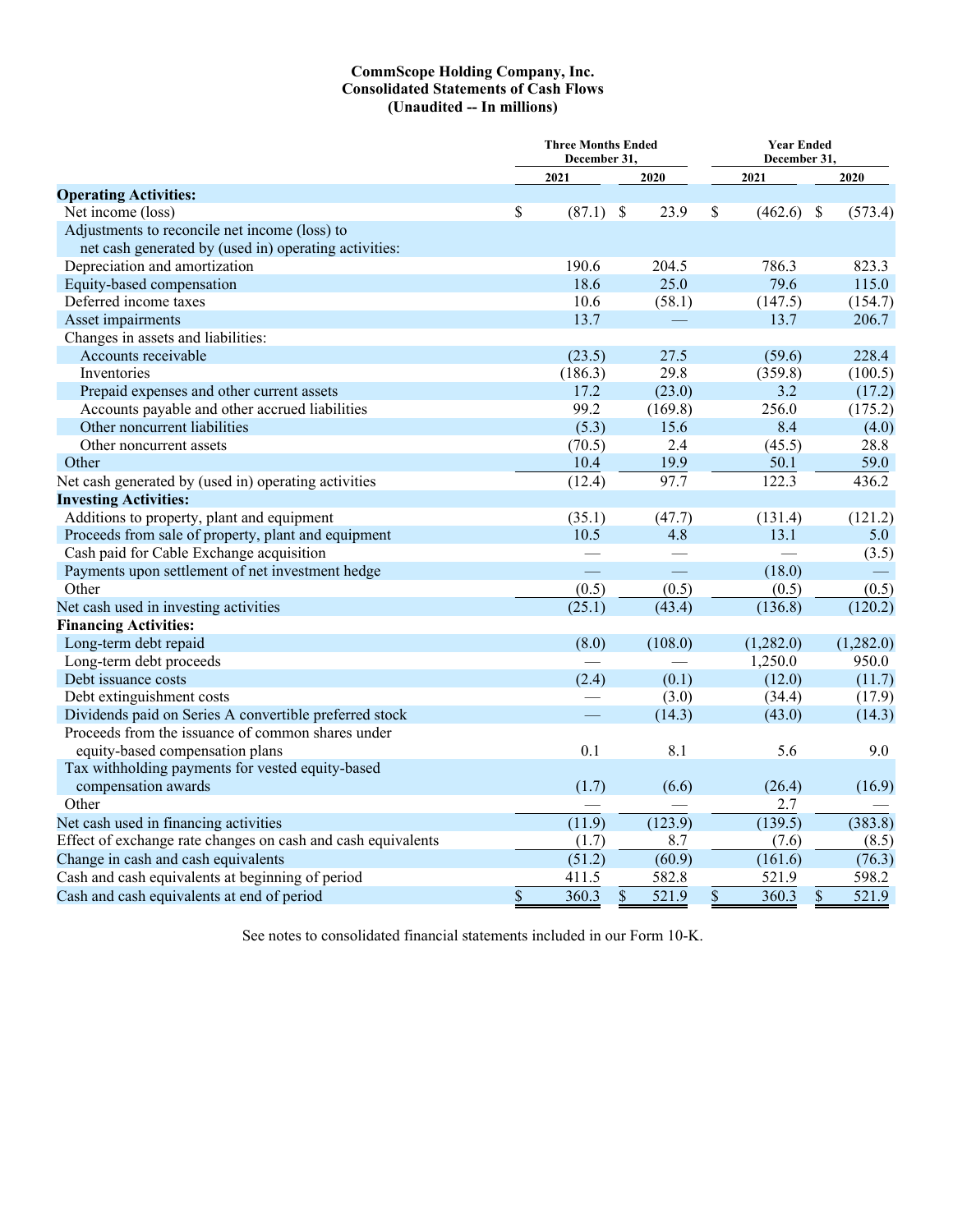## **CommScope Holding Company, Inc. Reconciliation of GAAP Measures to Non-GAAP Adjusted Measures (Unaudited -- In millions, except per share amounts)**

|                                                                   |                           | <b>Three Months Ended</b> |        | <b>Year Ended</b> |                        |         |  |
|-------------------------------------------------------------------|---------------------------|---------------------------|--------|-------------------|------------------------|---------|--|
|                                                                   |                           | December 31,              |        |                   | December 31,           |         |  |
|                                                                   |                           | 2021                      | 2020   |                   | 2021                   | 2020    |  |
| Net income (loss), as reported                                    | $\mathbf S$               | $(87.1)$ \$               | 23.9   | $\mathbf{\$}$     | $(462.6)$ \$           | (573.4) |  |
| Income tax benefit, as reported                                   |                           | (6.6)                     | (43.9) |                   | (71.9)                 | (81.1)  |  |
| Interest income, as reported                                      |                           | (0.4)                     |        |                   | (1.9)                  | (4.4)   |  |
| Interest expense, as reported                                     |                           | 137.1                     | 139.9  |                   | 561.2                  | 577.8   |  |
| Other (income) expense, net, as reported                          |                           | (5.9)                     | (0.9)  |                   | 23.8                   | 29.3    |  |
| Operating income (loss), as reported                              | \$                        | 37.1 S                    | 119.0  | $\mathcal{S}$     | 48.6 \$                | (51.8)  |  |
| Adjustments:                                                      |                           |                           |        |                   |                        |         |  |
| Amortization of purchased intangible assets                       |                           | 151.1                     | 157.0  |                   | 613.0                  | 630.5   |  |
| Restructuring costs (credits), net                                |                           | (8.3)                     | 4.8    |                   | 91.9                   | 88.4    |  |
| Equity-based compensation                                         |                           | 18.6                      | 25.0   |                   | 79.6                   | 115.0   |  |
| Asset impairments                                                 |                           | 13.7                      |        |                   | 13.7                   | 206.7   |  |
| Transaction, transformation and integration costs                 |                           | 27.6                      | 7.1    |                   | 90.3                   | 24.9    |  |
| Acquisition accounting adjustments                                |                           | 2.4                       | 4.9    |                   | 11.5                   | 20.6    |  |
| Patent claims and litigation settlements                          |                           | (14.8)                    | 5.0    |                   | 31.7                   | 16.3    |  |
| Executive severance                                               |                           |                           |        |                   |                        | 6.3     |  |
| Depreciation                                                      |                           | 33.2                      | 39.7   |                   | 136.7                  | 158.3   |  |
| Total adjustments to operating income (loss)                      |                           | 223.5                     | 243.5  |                   | 1,068.4                | 1,267.0 |  |
| <b>Non-GAAP adjusted EBITDA</b>                                   | \$                        | $\mathbf{s}$<br>260.6     | 362.2  | $\mathbf S$       | 1,117.0<br>$\mathbf S$ | 1,215.2 |  |
|                                                                   |                           |                           |        |                   |                        |         |  |
| Net income (loss), as reported                                    | \$                        | $(87.1)$ \$               | 23.9   | $\mathbf S$       | $(462.6)$ \$           | (573.4) |  |
| Adjustments:                                                      |                           |                           |        |                   |                        |         |  |
| Total pretax adjustments to adjusted EBITDA                       |                           | 190.3                     | 203.8  |                   | 931.7                  | 1,108.7 |  |
| Pretax amortization of debt issuance costs and OID <sup>(1)</sup> |                           | 6.4                       | 8.0    |                   | 36.5                   | 34.5    |  |
| Pretax loss on debt transactions <sup>(2)</sup>                   |                           |                           | 3.0    |                   | 34.4                   | 17.9    |  |
| Tax effects of adjustments and other tax items (3)                |                           | (32.0)                    | (94.9) |                   | (196.3)                | (216.7) |  |
| <b>Non-GAAP</b> adjusted net income                               | \$                        | 77.5<br><b>S</b>          | 143.8  | <sup>\$</sup>     | 343.7 \$               | 371.0   |  |
| <b>GAAP EPS, as reported (4)</b>                                  | $\boldsymbol{\mathsf{S}}$ | $(0.50)$ \$               | 0.05   | $\mathbf{s}$      | $(2.55)$ \$            | (3.20)  |  |
| Non-GAAP adjusted diluted EPS <sup>(5)</sup>                      | \$                        | 0.31 S                    | 0.59   | S                 | 1.39<br>- S            | 1.56    |  |

(1) Included in interest expense.

(2) Included in other income (expense), net.

(3) The tax rates applied to adjustments reflect the tax expense or benefit based on the tax jurisdiction of the entity generating the adjustment. There are certain items for which we expect little or no tax effect.

(4) For all periods presented, GAAP EPS was calculated using net income (loss) attributable to common stockholders in the numerator, which includes the impact of the Series A convertible preferred stock dividend.

(5) The Company's definition of non-GAAP adjusted diluted EPS is non-GAAP adjusted net income, excluding the Series A convertible preferred stock dividend, divided by weighted average shares outstanding assuming the if-converted method, which reflects the conversion of the Series A convertible preferred stock.

Note: Components may not sum to total due to rounding See Description of Non-GAAP Financial Measures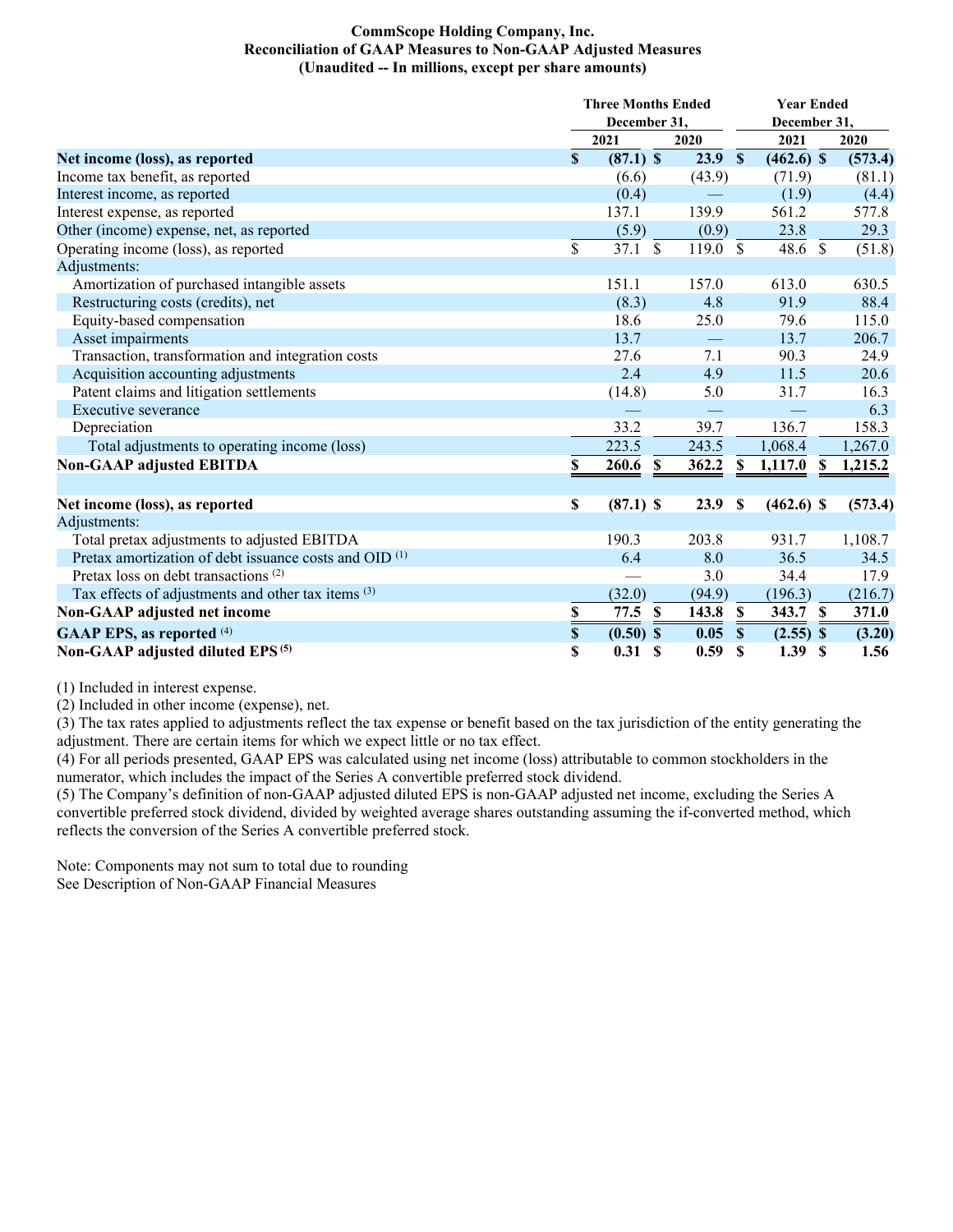## **CommScope Holding Company, Inc. Sales by Region (Unaudited -- In millions)**

## **Sales by Region**

|                                |                     |         |  |                | $%$ Change |
|--------------------------------|---------------------|---------|--|----------------|------------|
|                                | O <sub>4</sub> 2021 |         |  | <b>O4 2020</b> | YOY        |
| <b>United States</b>           | J.                  | 1,312.6 |  | 1,293.0        | 1.5%       |
| Europe, Middle East and Africa |                     | 407.3   |  | 368.8          | 10.4       |
| Asia Pacific                   |                     | 240.7   |  | 198.7          | 21.1       |
| Caribbean and Latin America    |                     | 160.4   |  | 178.0          | (9.9)      |
| Canada                         |                     | 103.1   |  | 93.3           | 10.5       |
| <b>Total net sales</b>         |                     | 2,224.1 |  | 2,131.8        | 4.3%       |

# **Sales by Region**

|                                |                       |                       | % Change  |
|--------------------------------|-----------------------|-----------------------|-----------|
|                                | <b>Full Year 2021</b> | <b>Full Year 2020</b> | YOY       |
| <b>United States</b>           | 4.960.5               | 5,185.3               | $(4.3)\%$ |
| Europe, Middle East and Africa | 1,620.6               | 1,530.2               | 5.9       |
| Asia Pacific                   | 938.6                 | 797.2                 | 17.7      |
| Caribbean and Latin America    | 699.0                 | 610.3                 | 14.5      |
| Canada                         | 368.0                 | 312.9                 | 17.6      |
| <b>Total net sales</b>         | 8,586.7               | 8,435.9               | 1.8%      |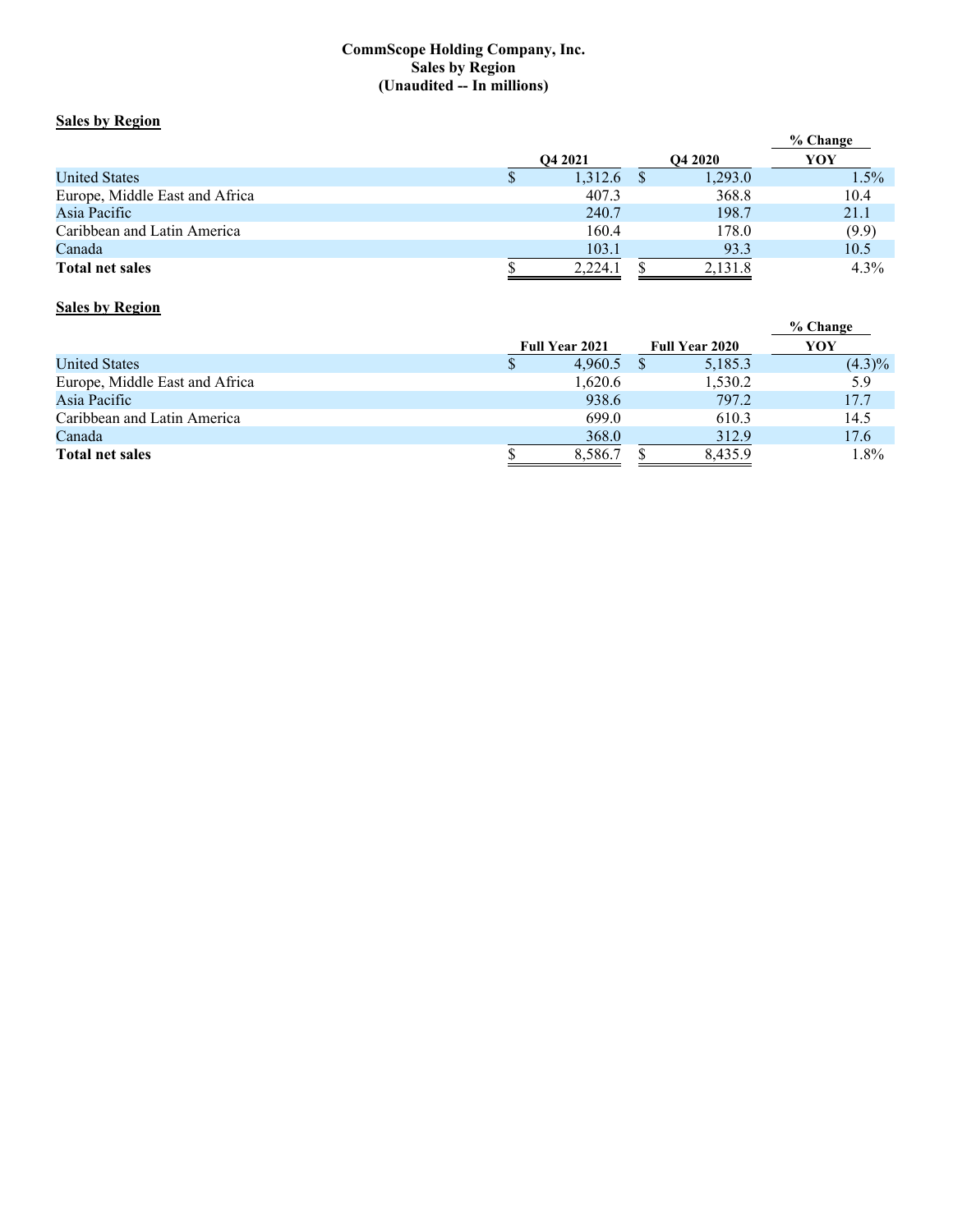#### **CommScope Holding Company, Inc. Segment Information (Unaudited -- In millions)**

# **Segment Net Sales**

|                         |                     |         | % Change             |
|-------------------------|---------------------|---------|----------------------|
|                         | O <sub>4</sub> 2021 | YOY     |                      |
| <b>Broadband</b>        | 782.4               | 778.3   | $\frac{0}{0}$<br>0.5 |
| <b>Outdoor Wireless</b> | 374.0               | 294.7   | 26.9                 |
| Venue and Campus        | 591.0               | 476.8   | 24.0                 |
| Core net sales $(1)$    | 1,747.4             | 1,549.8 | 12.8                 |
| Home                    | 476.7               | 582.0   | (18.1)               |
| <b>Total net sales</b>  | 2.224.1             | 2,131.8 | 4.3<br>$\frac{0}{0}$ |

## **Segment Adjusted EBITDA (2)**

|                                      |                     |                | % Change   |
|--------------------------------------|---------------------|----------------|------------|
|                                      | O <sub>4</sub> 2021 | <b>O4 2020</b> | YOY        |
| Broadband                            | 141.6               | 210.5          | $(32.7)$ % |
| <b>Outdoor Wireless</b>              | 53.5                | 60.1           | (11.0)     |
| Venue and Campus                     | 58.5                | 48.4           | 20.9       |
| Core adjusted EBITDA <sup>(1)</sup>  | 253.6               | 319.0          | (20.5)     |
| Home                                 | 7.0                 | 43.2           | (83.8)     |
| <b>Total segment adjusted EBITDA</b> | 260.6               | 362.2          | $(28.1)$ % |

(1) "Core" financial measures reflect the results of the Broadband Networks, Outdoor Wireless Networks and Venue and Campus Networks segments, in the aggregate. Core financial measures exclude the results of our Home Networks segment. (2) See Description of Non-GAAP Financial Measures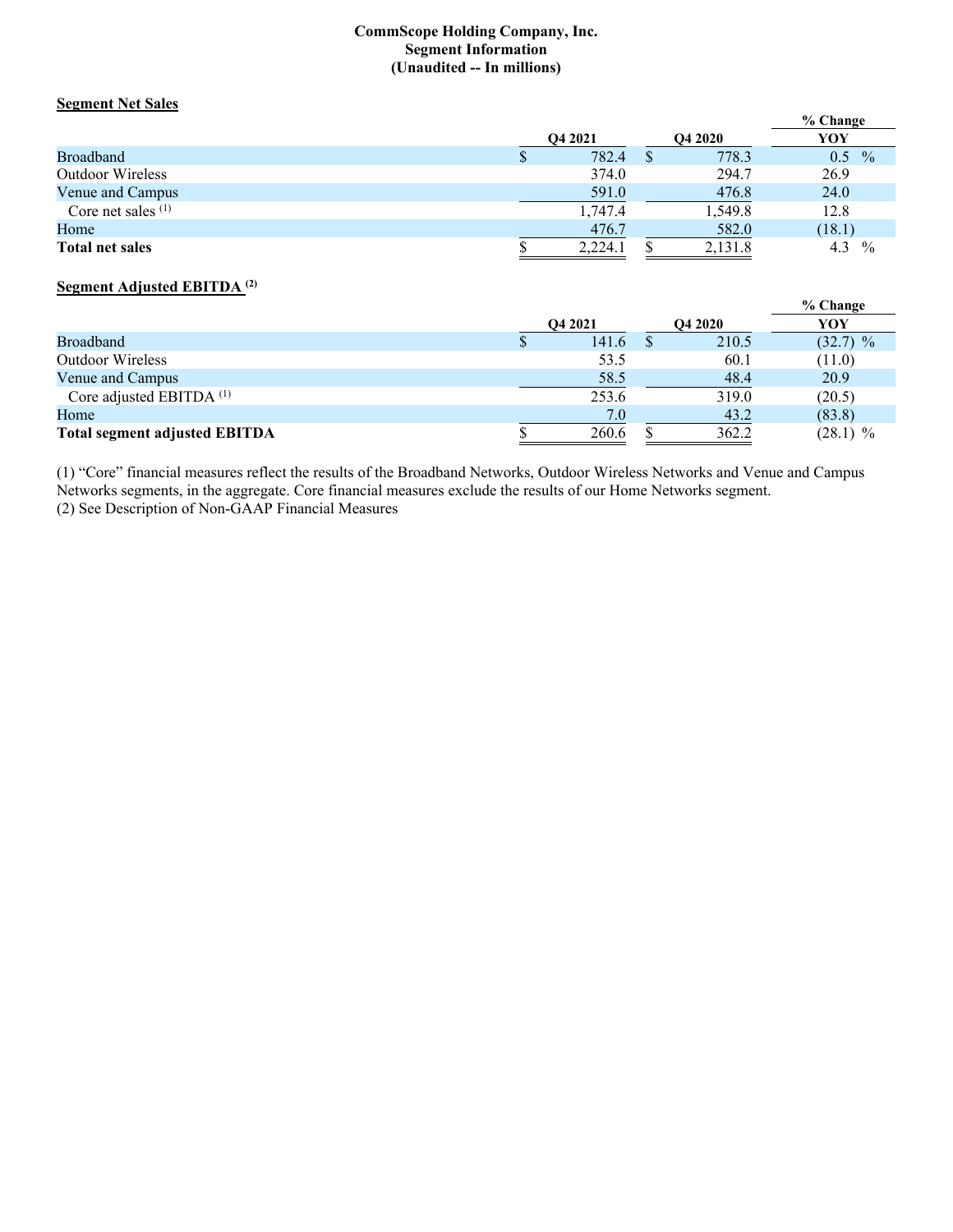#### **CommScope Holding Company, Inc. Segment Information (Unaudited -- In millions)**

#### **Segment Net Sales**

|                         |   |                       |                       | % Change             |
|-------------------------|---|-----------------------|-----------------------|----------------------|
|                         |   | <b>Full Year 2021</b> | <b>Full Year 2020</b> | YOY                  |
| <b>Broadband</b>        | Φ | 3,148.8               | 2,848.2               | $10.6\%$             |
| <b>Outdoor Wireless</b> |   | 1,410.2               | 1.243.7               | 13.4                 |
| Venue and Campus        |   | 2,178.4               | 1,936.5               | 12.5                 |
| Core net sales $(1)$    |   | 6,737.4               | 6,028.4               | 11.8                 |
| Home                    |   | 1,849.3               | 2,407.5               | (23.2)               |
| <b>Total net sales</b>  |   | 8,586.7               | 8,435.9               | 1.8<br>$\frac{0}{0}$ |

## **Segment Adjusted EBITDA (2)**

|                                      |                       |                       | % Change             |
|--------------------------------------|-----------------------|-----------------------|----------------------|
|                                      | <b>Full Year 2021</b> | <b>Full Year 2020</b> | YOY                  |
| <b>Broadband</b>                     | 629.9                 | 625.4                 | $\frac{0}{0}$<br>0.7 |
| <b>Outdoor Wireless</b>              | 267.9                 | 278.5                 | (3.8)                |
| Venue and Campus                     | 193.7                 | 180.0                 | 7.6                  |
| Core adjusted EBITDA <sup>(1)</sup>  | 1,091.5               | 1,083.9               | 0.7                  |
| Home                                 | 25.5                  | 131.3                 | (80.6)               |
| <b>Total segment adjusted EBITDA</b> | 1,117.0               | 1,215.2               | $(8.1)$ %            |

(1) "Core" financial measures reflect the results of the Broadband Networks, Outdoor Wireless Networks and Venue and Campus Networks segments, in the aggregate. Core financial measures exclude the results of our Home Networks segment. (2) See Description of Non-GAAP Financial Measures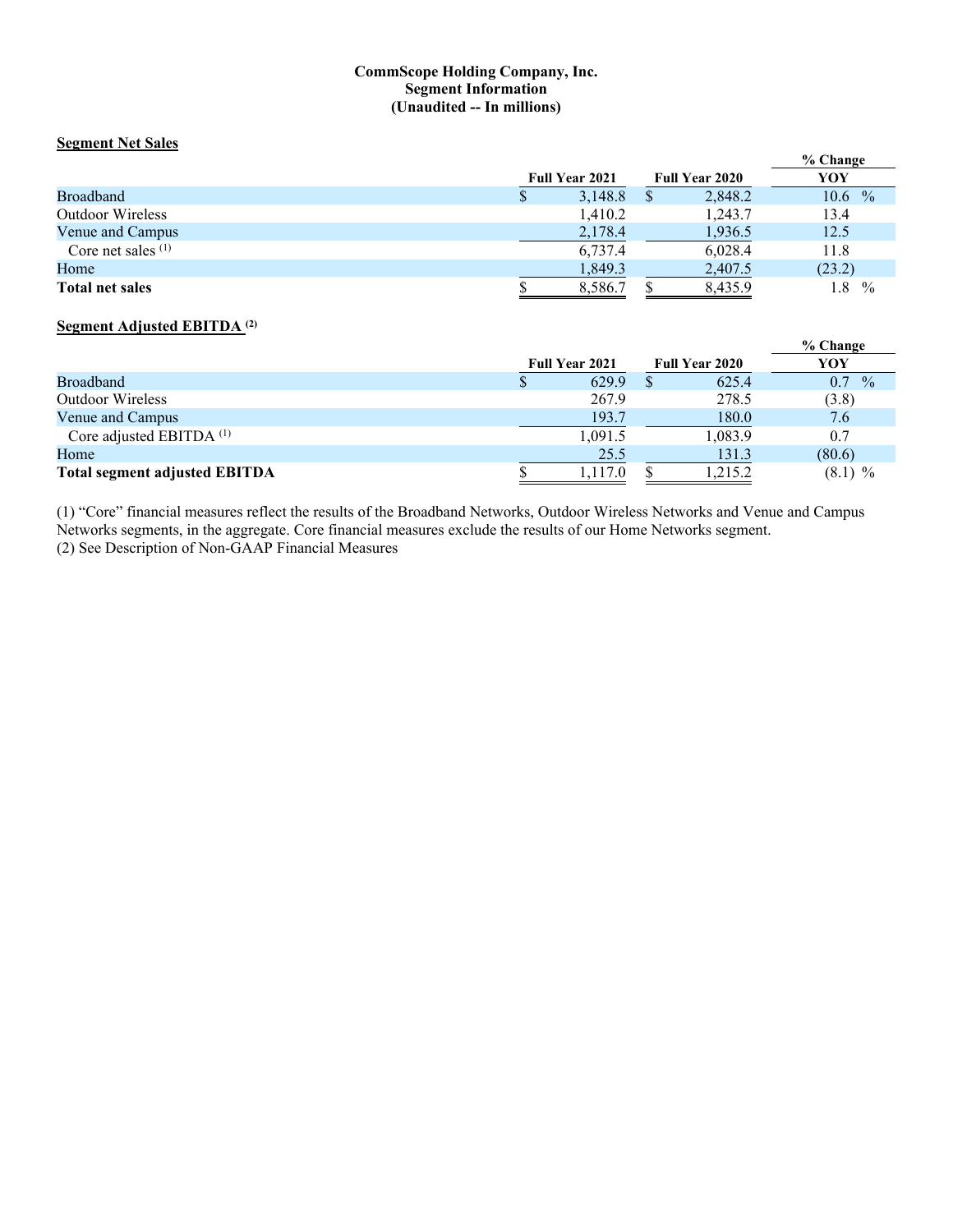#### **CommScope Holding Company, Inc. Reconciliation of GAAP to Segment Adjusted EBITDA (Unaudited -- In millions)**

#### **Fourth Quarter 2021 Segment Adjusted EBITDA Reconciliation**

|                                                   |    |                  |              | Outdoor         |               | Venue and |      |        |    |              |
|---------------------------------------------------|----|------------------|--------------|-----------------|---------------|-----------|------|--------|----|--------------|
|                                                   |    | <b>Broadband</b> |              | <b>Wireless</b> | Campus        |           | Home |        |    | <b>Total</b> |
| Operating income (loss), as reported              | S. | 50.1             | $\mathbf{s}$ | 40.5            | <sup>\$</sup> | 8.0       | S    | (61.5) | S. | 37.1         |
| Amortization of purchased intangible assets       |    | 80.3             |              | 8.2             |               | 36.6      |      | 26.0   |    | 151.0        |
| Restructuring costs (credits), net                |    | 0.2              |              | (3.1)           |               | (6.0)     |      | 0.6    |    | (8.3)        |
| Equity-based compensation                         |    | 7.6              |              | 1.9             |               | 5.9       |      | 3.1    |    | 18.6         |
| Asset impairments                                 |    |                  |              |                 |               |           |      | 13.7   |    | 13.7         |
| Transaction, transformation and integration costs |    | 5.0              |              | 2.0             |               | 3.3       |      | 17.2   |    | 27.6         |
| Acquisition accounting adjustments                |    | 1.2              |              |                 |               | 0.8       |      | 0.5    |    | 2.4          |
| Patent claims and litigation settlements          |    | (17.1)           |              |                 |               |           |      | 2.3    |    | (14.8)       |
| Depreciation                                      |    | 14.4             |              | 3.8             |               | 9.9       |      | 5.1    |    | 33.2         |
| <b>Segment adjusted EBITDA</b>                    |    | 141.6            | \$           | 53.5            | S             | 58.5      | \$   | 7.0    | S. | 260.6        |
| Segment adjusted EBITDA % of sales                |    | $18.1\%$         |              | 14.3%           |               | $9.9\%$   |      | 1.5%   |    | $11.7\%$     |

# **Fourth Quarter 2020 Segment Adjusted EBITDA Reconciliation**

|                                                   |                  |       | <b>Outdoor</b>  |          | Venue and    |          |              |       |              |
|---------------------------------------------------|------------------|-------|-----------------|----------|--------------|----------|--------------|-------|--------------|
|                                                   | <b>Broadband</b> |       | <b>Wireless</b> |          | Campus       |          | Home         |       | Total        |
| Operating income (loss), as reported              | ъ                | 101.5 | <b>S</b>        | 34.6     | S            | (11.0)   | S            | (6.1) | <b>119.0</b> |
| Amortization of purchase intangible assets        |                  | 79.7  |                 | 11.4     |              | 39.9     |              | 26.0  | 157.0        |
| Restructuring costs (credits), net                |                  | 1.0   |                 | 5.9      |              | (4.1)    |              | 2.0   | 4.8          |
| Equity-based compensation                         |                  | 9.7   |                 | 2.9      |              | 7.6      |              | 4.8   | 25.0         |
| Transaction, transformation and integration costs |                  | 1.8   |                 | 1.0      |              | 1.4      |              | 2.9   | 7.1          |
| Acquisition accounting adjustments                |                  | 2.8   |                 |          |              | 1.6      |              | 0.5   | 4.9          |
| Patent claims and litigation settlements          |                  |       |                 |          |              |          |              | 5.0   | 5.0          |
| Depreciation                                      |                  | 14.2  |                 | 4.3      |              | 13.0     |              | 8.1   | 39.7         |
| <b>Segment adjusted EBITDA</b>                    |                  | 210.5 | $\mathbf{S}$    | 60.1     | $\mathbf{s}$ | 48.4     | $\mathbf{s}$ | 43.2  | 362.2        |
| Segment adjusted EBITDA % of sales                |                  | 27.0% |                 | $20.4\%$ |              | $10.1\%$ |              | 7.4%  | $17.0\%$     |

Components may not sum to total due to rounding See Description of Non-GAAP Financial Measures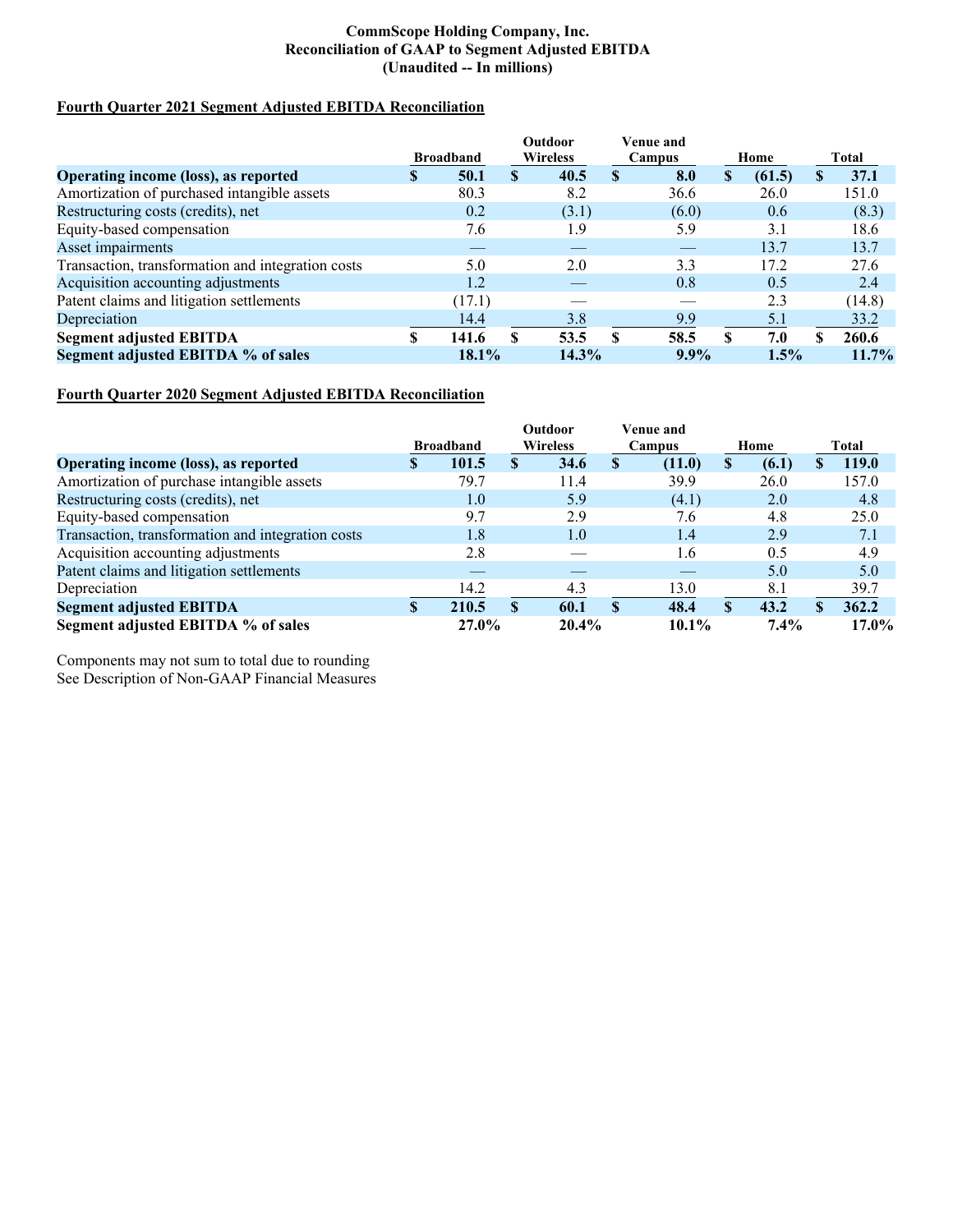#### **CommScope Holding Company, Inc. Reconciliation of GAAP to Segment Adjusted EBITDA (Unaudited -- In millions)**

## **Year Ended December 31, 2021 Segment Adjusted EBITDA Reconciliation**

|                                                   |    |                  | Outdoor |                 |              | Venue and |    |         |       |          |  |
|---------------------------------------------------|----|------------------|---------|-----------------|--------------|-----------|----|---------|-------|----------|--|
|                                                   |    | <b>Broadband</b> |         | <b>Wireless</b> |              | Campus    |    | Home    | Total |          |  |
| Operating income (loss), as reported              | S  | 120.1            | S       | 199.0           | $\mathbf{s}$ | (55.6)    | S  | (214.9) | S     | 48.6     |  |
| Amortization of purchased intangible assets       |    | 322.1            |         | 33.5            |              | 153.6     |    | 103.9   |       | 613.0    |  |
| Restructuring costs, net                          |    | 69.8             |         | 3.5             |              | 10.0      |    | 8.6     |       | 91.9     |  |
| Equity-based compensation                         |    | 32.6             |         | 8.3             |              | 25.4      |    | 13.4    |       | 79.6     |  |
| Asset impairments                                 |    |                  |         | __              |              |           |    | 13.7    |       | 13.7     |  |
| Transaction, transformation and integration costs |    | 20.4             |         | 8.4             |              | 13.8      |    | 47.8    |       | 90.3     |  |
| Acquisition accounting adjustments                |    | 4.8              |         |                 |              | 4.6       |    | 1.9     |       | 11.5     |  |
| Patent claims and litigation settlements          |    | 2.9              |         |                 |              | 0.3       |    | 28.5    |       | 31.7     |  |
| Depreciation                                      |    | 57.2             |         | 15.2            |              | 41.6      |    | 22.7    |       | 136.7    |  |
| <b>Segment adjusted EBITDA</b>                    | \$ | 629.9            | \$      | 267.9           | S            | 193.7     | \$ | 25.5    | S     | 1,117.0  |  |
| Segment adjusted EBITDA % of sales                |    | $20.0\%$         |         | $19.0\%$        |              | $8.9\%$   |    | $1.4\%$ |       | $13.0\%$ |  |

# **Year Ended December 31, 2020 Segment Adjusted EBITDA Reconciliation**

|                                                   |                  |       |              | Outdoor         | Venue and    |         |               |          |          |  |
|---------------------------------------------------|------------------|-------|--------------|-----------------|--------------|---------|---------------|----------|----------|--|
|                                                   | <b>Broadband</b> |       |              | <b>Wireless</b> |              | Campus  | Home          | Total    |          |  |
| Operating income (loss), as reported              | S                | 157.2 | S            | 181.1           | \$           | (114.7) | \$<br>(275.4) | S        | (51.8)   |  |
| Amortization of purchased intangible assets       |                  | 323.1 |              | 45.8            |              | 157.7   | 103.9         |          | 630.5    |  |
| Restructuring costs, net                          |                  | 17.8  |              | 15.7            |              | 24.9    | 30.0          |          | 88.4     |  |
| Equity-based compensation                         |                  | 44.4  |              | 13.6            |              | 34.9    | 22.1          |          | 115.0    |  |
| Asset impairments                                 |                  |       |              |                 |              |         | 206.7         |          | 206.7    |  |
| Transaction, transformation and integration costs |                  | 7.9   |              | 4.2             |              | 6.7     | 6.2           |          | 24.9     |  |
| Acquisition accounting adjustments                |                  | 11.4  |              |                 |              | 7.3     | 1.9           |          | 20.6     |  |
| Patent claims and litigation settlements          |                  | 3.0   |              |                 |              | 13.7    | (0.3)         |          | 16.3     |  |
| Executive severance                               |                  | 2.2   |              | 1.2             |              | 1.7     | 1.2           |          | 6.3      |  |
| Depreciation                                      |                  | 58.4  |              | 17.0            |              | 47.8    | 35.1          |          | 158.3    |  |
| <b>Segment adjusted EBITDA</b>                    | \$               | 625.4 | $\mathbf{s}$ | 278.5           | $\mathbf{s}$ | 180.0   | \$<br>131.3   | <b>S</b> | 1,215.2  |  |
| Segment adjusted EBITDA % of sales                |                  | 22.0% |              | 22.4%           |              | $9.3\%$ | 5.5%          |          | $14.4\%$ |  |

Components may not sum to total due to rounding See Description of Non-GAAP Financial Measures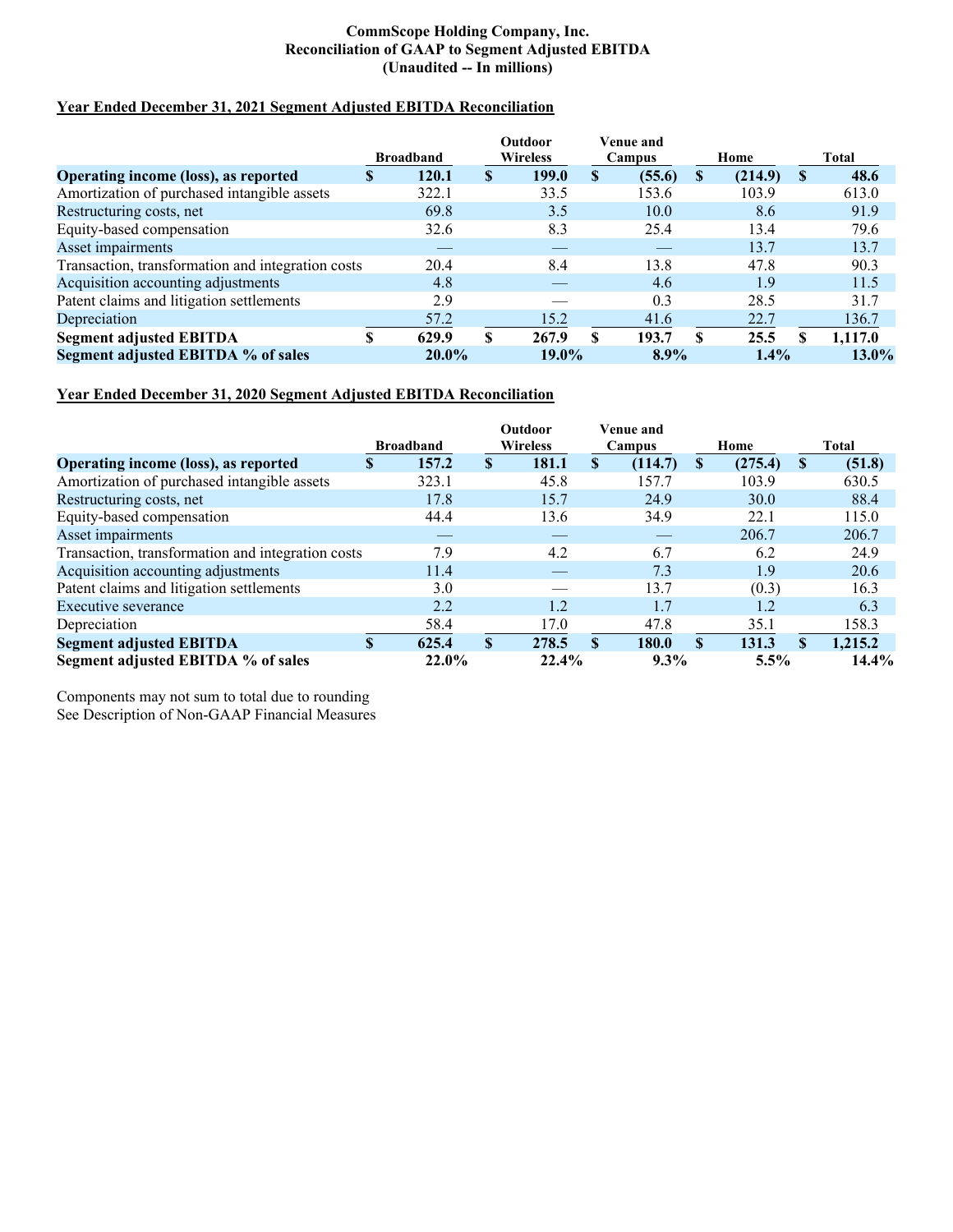#### **CommScope Holding Company, Inc. Adjusted Free Cash Flow (Unaudited -- In millions)**

# **Adjusted Free Cash Flow**

|                                                      | Q4<br>2020 | Q1<br>2021 | <b>O2</b><br>2021 |        | Q <sub>3</sub><br>2021 |        | О4<br>2021 |        | <b>Full Year</b><br>2021 |         | <b>Full Year</b><br><b>2020</b> |
|------------------------------------------------------|------------|------------|-------------------|--------|------------------------|--------|------------|--------|--------------------------|---------|---------------------------------|
| <b>Cash flow from operations</b>                     | \$<br>97.7 | (124.0)    |                   | 191.6  |                        | 67.1   |            | (12.4) |                          | 122.3   | 436.2                           |
| Capital expenditures                                 | (47.7)     | (26.4)     |                   | (33.8) |                        | (36.0) |            | (35.1) |                          | (131.4) | (121.2)                         |
| Free cash flow                                       | 50.0       | (150.4)    |                   | 157.8  |                        | 31.1   |            | (47.5) |                          | (9.1)   | 315.0                           |
| Transaction, transformation<br>and integration costs | 4.3        | 8.2        |                   | 15.2   |                        | 26.3   |            | 16.9   |                          | 66.7    | 21.7                            |
| Restructuring costs, net                             | 10.8       | 7.2        |                   | 24.8   |                        | 6.9    |            | 3.7    |                          | 42.6    | 78.7                            |
| <b>Adjusted free cash flow</b>                       | 65.1       | (135.0)    |                   | 197.8  |                        | 64.3   |            | (26.9) |                          | 100.2   | 415.4                           |

See Description of Non-GAAP Financial Measures